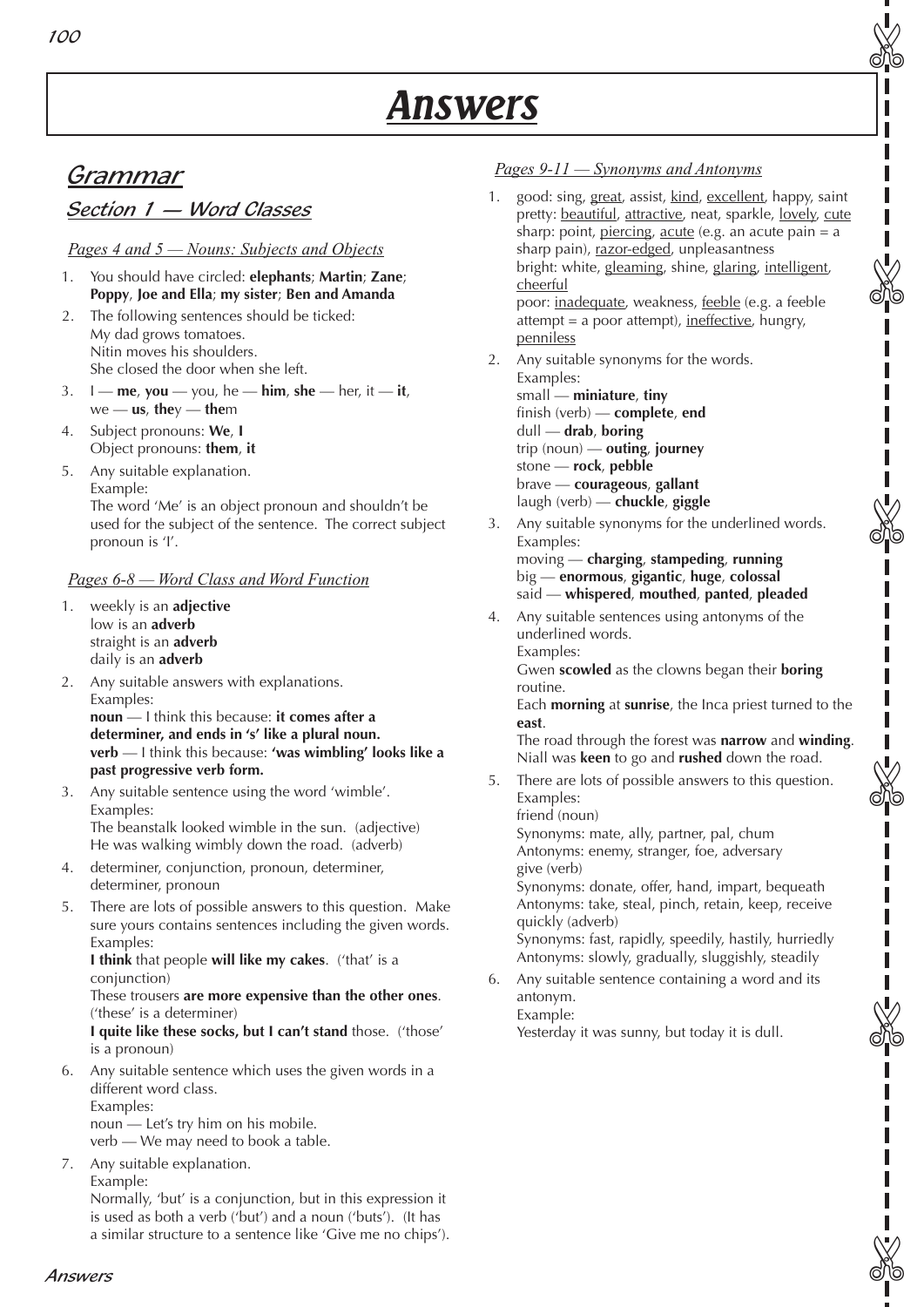### Section 2 — Verb Forms

#### *Pages 12 and 13 — Modal Verbs*

✄

I

✄

✄

Π T

✄

П  $\mathbb{I}$  $\overline{\phantom{a}}$ 

 $\overline{\phantom{a}}$ 

П  $\mathbf{r}$ 

✄

I

✄

- 1. **Modal verbs of certainty:** She might be going out to lunch. They will be taking a holiday next week. We may live to regret that. **Modal verbs of ability:** I would do it if someone showed me how. We can sit here; there's plenty of room. She could climb it if she wanted to. **Modal verbs of obligation:** He was suggesting I should tidy my desk. We must get to the airport early today.
- 2. Any suitable sentences that use modal verbs to express certainty and obligation. Examples:
	- They will take the dog for a walk.
	- You should apologise for your behaviour.
- 3. You should have circled: **might**, **may** You should have underlined: **should**, **must**, **should**
- 4. Any suitable modal verbs. Examples: You could keep guinea pigs in a hutch, but it **would** be nicer if they **could** run about. They **can** get sick in a small cage. You **should** put them in a larger run as they **could** do with a lot of exercise to keep them fit. They
	- **must** have water and plenty of hay. Keep two together, or they **might** be lonely or sad.
- 5. There are lots of possible answers to this question. Example:

I might decide to become a rockstar, but I should warn you that I can only sing one song.

### *Pages 14 and 15 — The Subjunctive*

1. **Not certain to happen**:

I insist that they be informed of this development. I requested that she not be prosecuted for the offence. Your recommendation, madam, that the rules be relaxed is frankly unthinkable.

They suggested that I go home directly.

### **Alternative reality**:

Oh dear! If only I were a tidier person! If he were a gentle cat, I'd stroke him. If you were to move school, I'd miss you. We'd go out if you were properly dressed. "If he were more amenable," I said, "I'd help him."

If she were willing to speak, I would let her speak. I suggested that he consult a lawyer. If she were embarrassed, she would show it.

3. Any suitable subjunctive forms. Examples:

> If I **were** you, I would not fight with James. His insistence that the building **be** torn down was ignored.

It is out of the question that this newspaper **print** that story.

If Jenny **were** more resilient, she might have weathered this storm.

I'd rather have stayed at home, if truth **be**/**were** told. The judge ordered that the defendant no longer **be** detained.

4. There are lots of possible answers to this question. Make sure yours contains a subjunctive.

### *Pages 16 and 17 — Verb Forms — Recap*

- 1. You should have circled: **hurry up**, **move**, **stop**, **make sure**, **pass**
- 2. There are lots of possible answers to this question. Examples: Stop talking while I'm talking. Sit down on the carpet. Put your coat on before you go outside.
- 3. Any suitable sentences using the given verb forms. Examples:
	- I skip across the playground. I am skipping across the playground. I skipped across the playground. I was skipping across the playground. I have skipped across the playground. I had skipped across the playground. I must skip across the playground. I wouldn't skip across the playground if I were you. Greg demanded that I skip across the playground. Skip across the playground!
- 4. There are lots of possible answers to this question. Make sure yours includes at least one imperative and three other verb forms.

### *Pages 18 and 19 — Verb Forms in Action*

- 1. past perfect verb: had gone, had fallen present perfect verb: I've been subjunctive verb form: were present progressive form: I'm being imperative form: Be (thankful) past progressive form: was riding
- 2. There are lots of possible answers to this question. Make sure yours includes a variety of verb forms.
- 3. There are lots of possible answers to this question. Make sure yours refers to at least three of the verb forms you used in your answer to Question 2.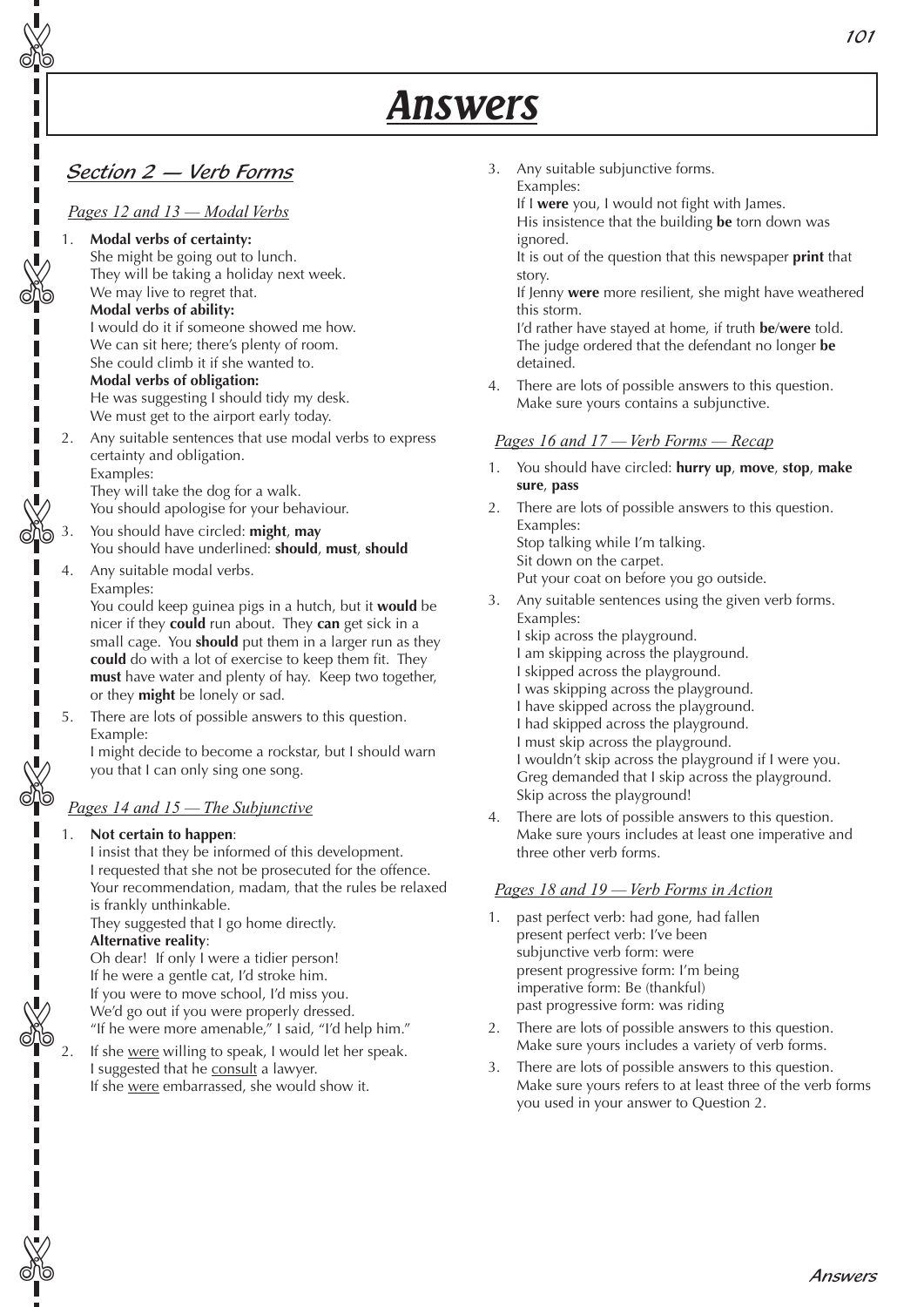### Section 3 — Phrases and Clauses

*Pages 20 and 21 — Modifiers*

- 1. You should have circled: **lawn**, **hot**, **John**, **she was determined to complete the task**
- 2. Any suitable modifiers. Examples: The **incredibly** strong wind. The house **next to the mysterious green lake**. Zac, **who was dressed as a ghost**, suddenly appeared.
- 3. Any suitable explanations and suggested improvements. Examples:

The meaning is unclear because **it could mean exercising frequently will make you happier; or it could mean when you do exercise, it often makes you feel happier.**

Ways to reword the sentence: '**Frequent exercise makes you feel happier**' OR '**You often feel happier when you exercise**'.

4. Any suitable explanation. Example:

Person B has understood the phrase 'called Steve' to be a modifier of 'girl' rather than 'mouse'. As 'Steve' is an unusual name for a girl, it's odd to assume that she is called Steve rather than the mouse.

### *Pages 22 and 23 — Modifying the Subject*

1. Any suitable answer.

Examples:

Mr Clay, a smart dresser in his youth, now wore only jeans.

Wimbledon, a district of south-west London, is home to a world-famous tennis tournament.

Roald Dahl, a much-loved children's author, was born in Wales to Norwegian parents.

2. Any suitable answers.

Examples: **A stern and unforgiving person**, Mrs Moody was not a woman to be trifled with.

**Overrun with violence and crime**, Grantwich was about to undergo a great change.

**Tired and thirsty**, the elephants went back to the oasis. **A source of misery for so many people**, the war was a source of adventure for Arthur. *(Make sure your modifier describes the 'war', which is the subject of the sentence. If it describes Arthur (e.g. 'Having always longed for excitement...'), it's a misplaced modifier.)*

*Pages 24 and 25 — Phrases and Clauses — Characters*

1. Three adjectives: handsome, clever, rich Noun phrase: 'some of the best blessings of existence' Adverbial: 'with very little to distress or vex her.'

2. There are lots of possible answers to this question. Example:

Libby Brown, witty, talented and kind, a friend to almost everyone she met, had lived nearly eleven years in the world knowing that she was widely respected and adored. ✄

3. A fearful man, all in coarse grey, with a great iron on his leg. A man with no hat, and with broken shoes, and with an old rag tied round his head. A man who had been soaked in water, and smothered in mud, and lamed by stones, and cut by flints, and stung by nettles, and torn by briars; who limped, and shivered, and glared, and growled; and whose teeth chattered in his head as he seized me by the chin. Any suitable explanation.

Example:

The modifiers help the reader to picture what the man looks like and how he might behave. They also make the reader wary of the man and worried for the boy.

✄

✄

✄

4. There are lots of possible answers to this question. Make sure yours includes plenty of modifiers to build-up the description. Example:

She had a strange, threatening face. A face that showed malice in every feature. A face that spoke of treachery and vice. A face that you knew could sink a thousand ships by a flicker of an eye or a twitch of the nose.

### *Pages 26 and 27 — Phrases and Clauses — Settings*

- 1. You should have underlined: **in front of which a sandstone wall forms a barrier against high tides**, **beyond which visitors can see an attractive stretch of the North Wales coastline**.
- 2. There are lots of possible answers to this question. Make sure yours starts with a noun phrase that modifies the name of your town, and also includes at least two relative clauses beginning with a preposition. ✄
- 3. You should have underlined: **rushed by**, **whistled**, **made strange noises**

Any suitable answer. Example: They make the landscape seem spooky and mysterious. You should have underlined: **through which she was passing on a strip of dry land**.

Any suitable answer.

Example:

It tells us that Mary feels frightened and is desperate for the journey to be over. ✄

4. There are lots of possible answers to this question. Make sure yours rewrites the passage from Question 3 so that it has a more cheerful mood.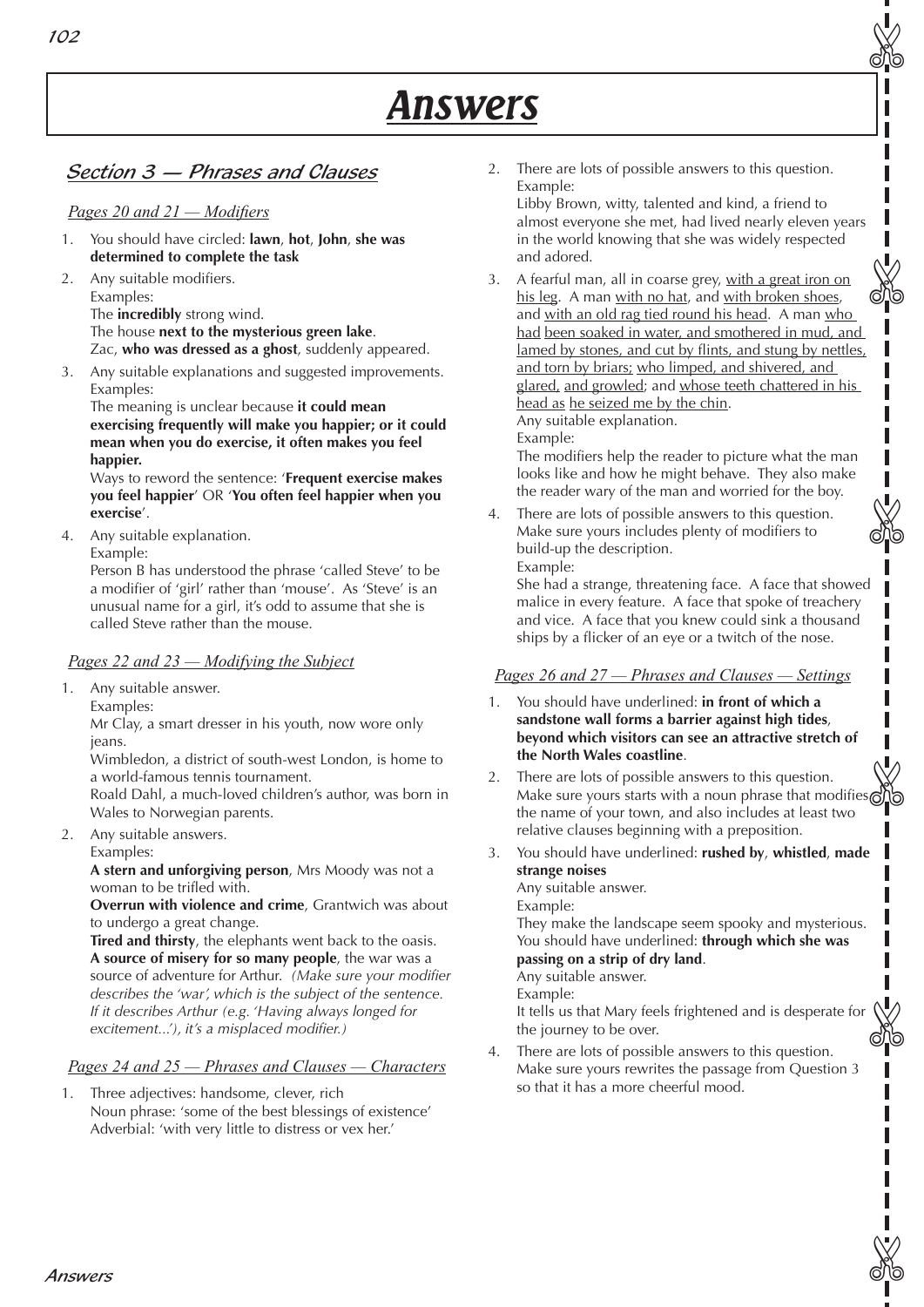### <u>Section 4 — Linking Ideas</u>

### *Pages 28 and 29 — Ways to Link Ideas*

✄

✄

✄

✄

✄

П  $\mathbf{I}$ 

✄

- Beside the stream was a small cottage.  $-$  place Tidy it — whether you want to or not! — condition We'll go out whenever you're ready. - time She likes coffee; I, however, like tea. — contrast They went for a walk despite the rain. - contrast We ate pizza as well as salad for lunch. - addition Provided that I can afford it, we'll go. — condition Put it down gently because it's fragile. — cause I disliked the visit, whereas she didn't. — contrast I've had enough; moreover, I feel sick. — addition
- 2. Any suitable rewritten sentences using a linking word or phrase.

Examples: Some people agree with me, whereas others don't. I want to go swimming as long as the weather is fine. Some people approve of homework because they think it's useful.

There are lots of possible answers to this question. Make sure yours include the types of link given in brackets.

### *Pages 30 and 31 — Linking Ideas in Different Genres*

1. Most of the links in this text are to do with time and place.

Time: 'The following morning', 'when...', 'First', 'by the time', 'Suddenly'

Place: 'From a little way off', 'all around her', 'In the distance', 'towards her', 'overhead'

2. Most of the links in this text are to do with contrast, addition and cause. Contrast: 'Despite', 'Unlike'

Addition: 'Indeed', 'and', 'Furthermore' Cause: 'thanks to', 'as a consequence'

- 3. In story writing, you tend to find more links of **time and place**, whereas in report writing you tend to find more links of **contrast, addition and cause**. I think this might be because in stories it is important to show **when and where things are happening**, whereas in reports it is important to show **why things happen, and how one thing compares with another**.
- 4. In a persuasive text you'd expect to find links of addition (e.g. 'Furthermore', 'also', Indeed', 'As well as...') , condition (e.g. 'If', 'unless', 'As long as...') and cause (e.g. 'since', 'became', 'due to', 'thanks to'). Other answers are possible but you should be able to explain your answer.

### *Pages 32 and 33 — Linking Ideas Across Paragraphs*

1. Any suitable linking word or phrase with an accompanying explanation of what it is linking. Examples: however — contrast

It links the information about female lions to the information about male lions in the previous paragraph. In addition — addition It links the paragraph to the previous paragraph about female lions.

2. There are lots of possible answers to this question. Make sure yours contains three paragraphs which are clearly linked by a word or phrase.

### *Pages 34 and 35 — Repetition and Ellipsis*

1. I've seen the film but Rita hasn't. **E** He tried this, he tried that and he tried the other. Nothing worked. **R** They sold the house because they wanted to. **E** Anne has eaten too much, and Mia too little. **E** I want to go, I want to go now and I want to go for a long time. **R** Any suitable sentences showing repetition and ellipsis. Examples: I searched in the kitchen, under the stairs, and in the hallway. My wellies were nowhere to be found.

He hated the rain; he hated the wind; he hated the cloud.

2. There are several possible answers to this question. Example:

"Come on. Let's go to Dave's." "I don't want to. It was really boring last time." "I know it was, but it might not be this time. And if we don't go, we'll just be bored here."

3. The extract contains repetition of the phrase 'one last push'.

There are lots of possible answers to this question. Example:

The repetition is meant to inspire the team to keep trying as hard as they can, to keep the players focused and to hammer home the fact that it will soon all be over.

### *Pages 36 and 37 — Summary of Cohesive Devices*

- 1. Any suitable rewriting of the text using cohesive devices to make the text flow better. Any suitable explanation of why a certain cohesive device has been used.
- 2. Any suitable rewriting of the text using different cohesive devices to make the text more sophisticated.
- 3. There are lots of possible answers to this question. Make sure yours includes a summary of what you have learned about cohesive devices as well as when and why they should be used.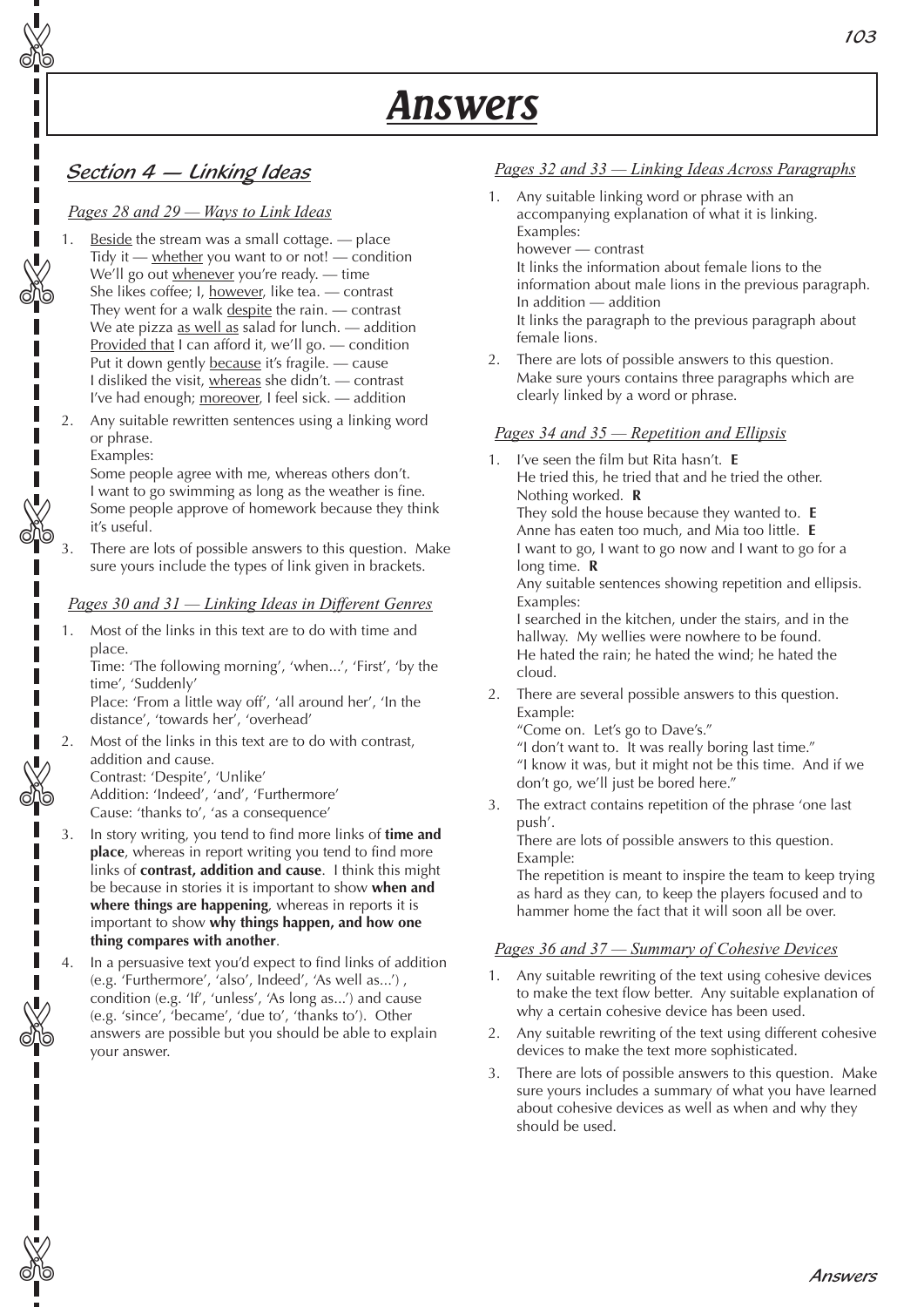### Section 5 — Writing Style

### *Pages 38 and 39 — Active and Passive Voice*

- 1. The cat chased the mouse. **A** The bird was caught by a net. **P** Sam was allowed to do the task. **P** Josh worked hard at school. **A** Megan enjoyed playing rugby. **A** Jan was told off by her mum. **P** He was eaten by a crocodile. **P** She slipped in the mud. **A** We were beaten by enemies. **P** They were cheated out of it. **P**
- 2. Any suitable rewriting of the sentences from active to passive. Examples:

The trumpet was played by Nathan. All the grass was eaten by one goat and two sheep. The article in the paper was read by lots of people.

- 3. There are lots of possible answers to this question. Make sure yours includes the passive voice.
- 4. The carvings were made in prehistoric times. We don't know who did the action Fruit should be eaten daily. — It applies to everyone A sign will be put up in the morning. — It's not important who did the action I'm afraid the window has been smashed. — Avoiding responsibility

### *Pages 40 and 41 — Choosing between Active and Passive*

- 1. A piece of beetroot was cut into a 1 cm cube. Some water was poured into a beaker until it was 5 cm deep. A cube of beetroot was put into the beaker and a stopwatch was started. A sample of the water was taken from the beaker after two minutes had passed.
- 2. Any suitable summary of the what the witnesses saw, written in the passive voice.
- 3. Any suitable explanation of why passage 2 would be better if it was written in the active voice. Example:

I think passage **2** should be written in active voice because **we want to know who is doing what**. **The active voice sounds more dramatic and exciting than the passive voice**.

### *Pages 42-44 — Formal and Informal Register*

- 1. A letter of complaint about a game you bought that arrived broken. **F**
	- Trying to persuade your head teacher to reduce class homework. **F**

Writing in your own diary about a school trip that you really disliked. **I**

✄

✄

✄

✄

✄

 $\overline{\phantom{a}}$ 

✄

Writing an article for a school newsletter about a school trip. **F**

- Sending an email to a friend about arranging a birthday party. **I**
- Writing a newspaper report about school traffic in your area. **F**

Writing to parents asking them to park more carefully near school. **F**

Any suitable examples of a situation in which you'd use formal language and a situation in which you'd use informal language.

Examples:

Interviewing your teacher for the school newspaper. F Sending your friend a message about going to the park. I

2. Any suitable answers that use informal language. Examples: The weather is hotter today, don't you think? He's gonna be late, isn't he?

Calm down — I'll be with you in a minute.

- 3. There are lots of possible answers to this question. Make sure yours uses plenty of features of informal language.
- 4. Any suitable rewriting of the text using more formal language.

### *Page 45 — Grammatical Features of Different Genres*

1. A: **poetry** — Words and phrases written in a non-standard order. Each line starts with a capital letter. B: **report** — Written in the third person with technical vocabulary. Present tense. C: **instructions** — Sentences start with an imperative verb. Written in the second person.

D: **recount** — Adverbials show the sequence of events. Written in the first person and past tense.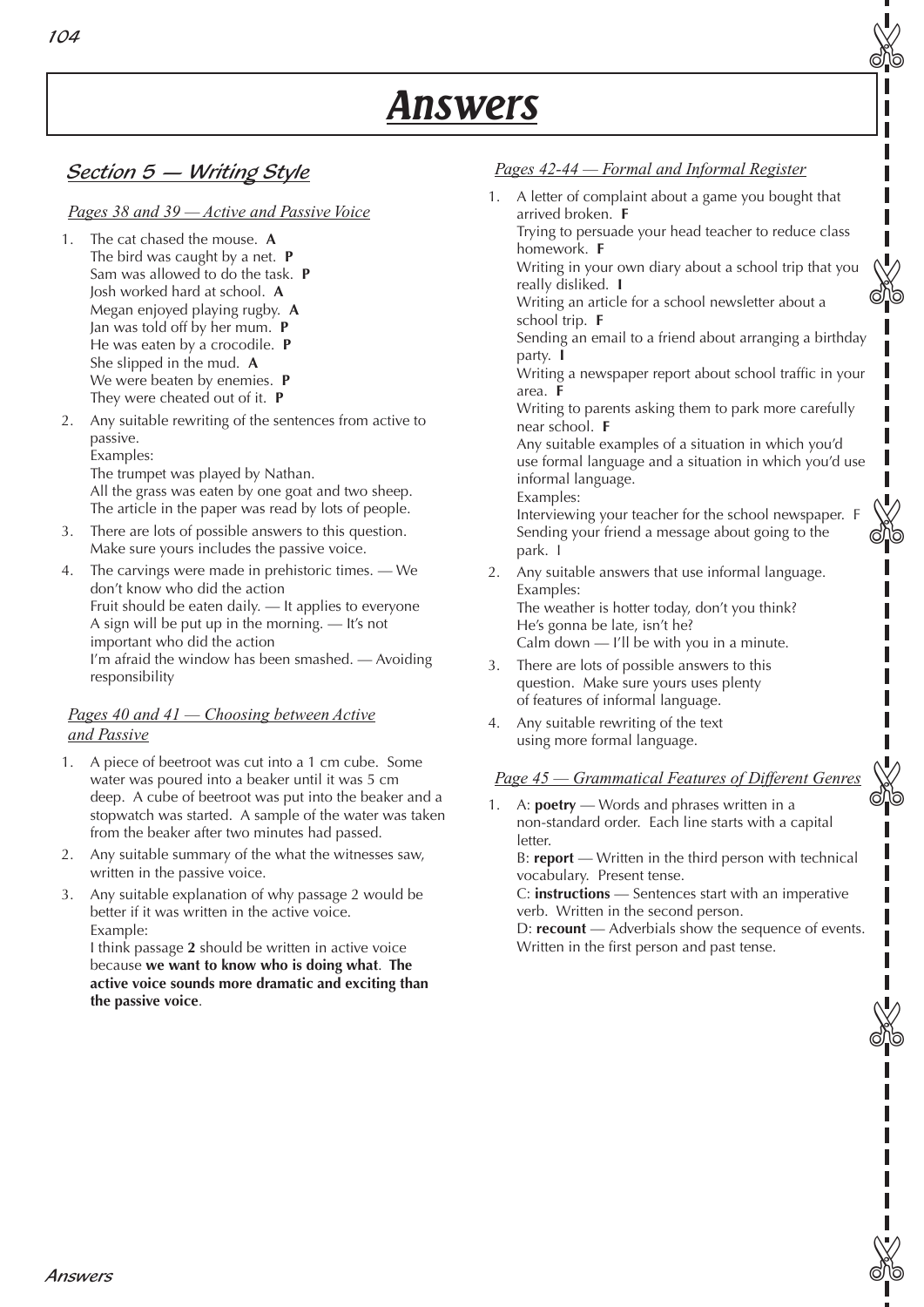# End of Grammar Quiz

### *Pages 46 and 47*

A small man who came in and picked up (the book) Mia and Patrick tidied (the extremely messy room) before lunch.

### *[1 mark]*

✄

✄

✄

П п

✄

✄

П T

✄

2. Skating is **hard**, and the first time I went, I fell (**hard**) on the ice.

Clara drove extremely **fast** because it was a very **fast** car. *[1 mark]*

3. There are lots of possible answers to this question. Example:

As I am **nice**, I won't tell Mum you broke her **oldest** vase. *[1 mark]*

4. There are lots of possible answers to this question. Example:

I **would** not pick that plant; it **might** be poisonous. You **could** get very sick, and you **may** end up in hospital. *[1 mark]*

- 5. If I **were** a better runner, I might try a marathon. They insisted **that** the ice cream **be** served immediately. *[1 mark]*
- 6. Any suitable answer that includes a past progressive form (e.g. 'was eating' or 'were running'), a simple past form (e.g. 'ate' or 'ran') and a present perfect form (e.g. 'has swooped' or 'have decided'). Example: While the dinosaur was running along, a scarletfeathered bird swooped down and asked, "Have you eaten the professor?" *[1 mark]*

Example:

Theo, who keeps chickens, enjoys cooking with the eggs they lay. *[1 mark]*

8. Many trees were knocked down by the landslide. *[1 mark]*

9. Example:

Please may I have a new exercise book, as mine is full. *[1 mark]*

10. Any noun phrase including a relative clause; for example, 'a vast desert over which the sun shone endlessly'. *[1 mark]*

# Punctuation

### Section 6 - Sentence Punctuation

### *Page 48 — Colons for Lists*

- 1. We had everything we needed for the cake**:** eggs**,** flour**,** butter and sugar. The results of our birdwatch were five starlings**,** two sparrows**,** three robins and one crow. His acting roles came in this order**:** 'Deadly Hamsters'**,** 'Night of the Killer Crabs'**,** 'Deadly Hamsters 2' and 'Revenge of Fluffy'.
- 2. The following people are coming to my party: Tom, Yasmin, Ellen, Tomas and Deena. They speak Spanish in the following countries: Chile, Argentina, Mexico, Peru and Bolivia.

### *Page 49 — Using a Semi-Colon in Lists*

1. Any suitable answers.

Examples: The guest list was unusual: an Albanian juggler called Pavel; **a Spanish artist called Teresa; an Irish dancer called Seamus; and a French politician called Pierre.** The police inspector had four suspects: a singer, who was spotted near the robbery; **a gang of teenagers, who had vandalised a nearby billboard; an elderly lady, who had some suspicious items in her handbag; and the shop's owner, who had recently been having money troubles.**

My dream house would contain the following things: a robot that brought cheeseburgers to my bedroom; **a swimming pool filled with melted chocolate; a room full of arcade machines; and a TV as big as the living room wall.**

### *Pages 50 and 51 — Semi-Colons to Join Clauses*

1. That ride was too scary; I'll be sticking to the dodgems in future.

I like my friends to be funny and clever; I'll make an exception for you.

- 2. Any suitable answers that contain two main clauses linked by a semi-colon. Examples: The cat looked quite ill; I took it to the vet. Carla was angry with me; I didn't know what I'd done.
- 3. You should have put a tick next to these sentences: Wait for the last day of the sales; they end on Friday. I told Salah the match was cancelled; he turned up anyway.

The traffic was terrible; we arrived with a minute to spare.

You should have put a cross next to these sentences: Evie, Ben and Arthur; you're all in my team. You'll get plenty to eat; at the barbecue.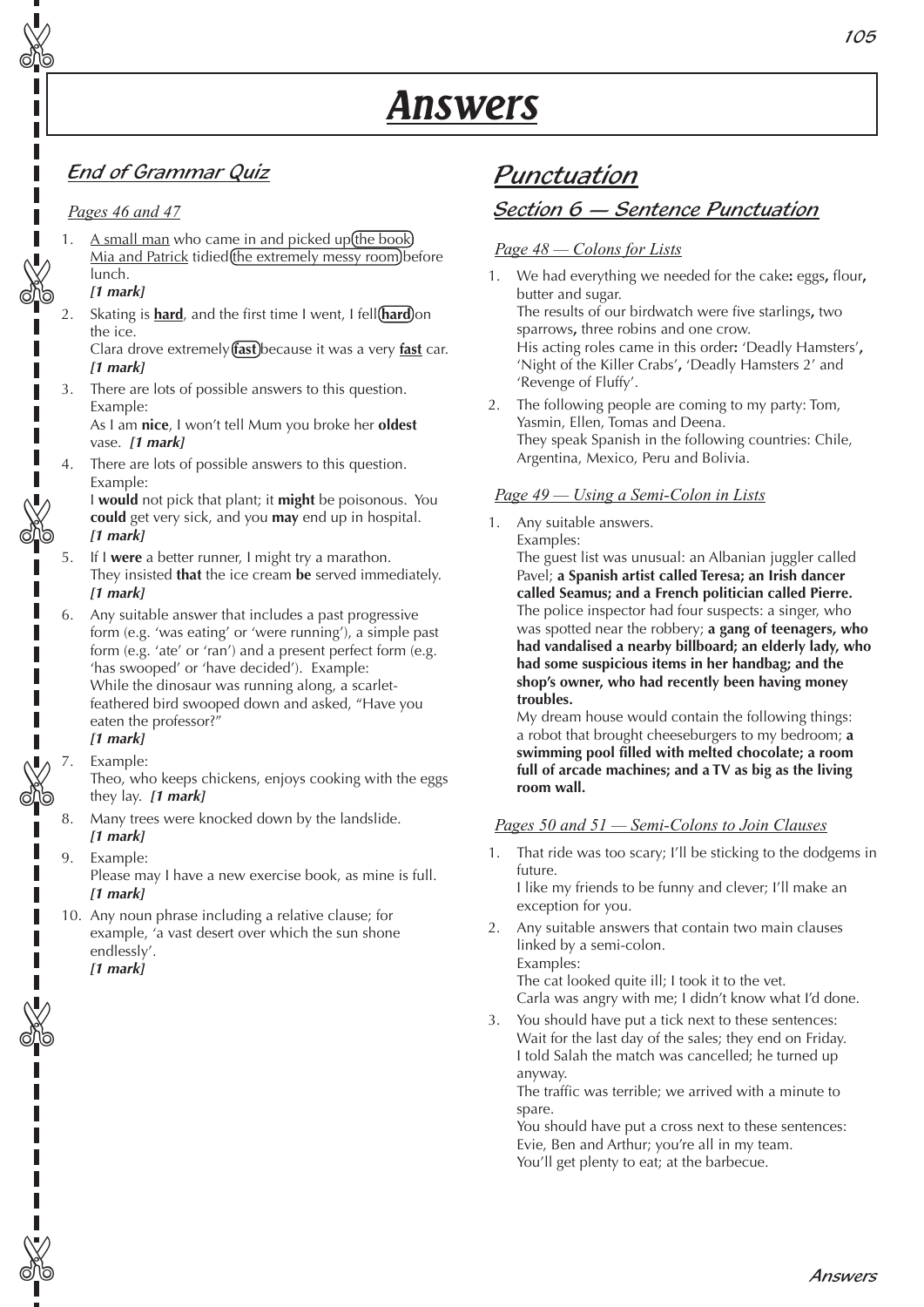4. Any suitable answers.

Examples: The town had withstood the siege for eight weeks; meanwhile **the stone city had crumbled.** We saw a trail of crumbs; obviously **we followed them to see where they'd lead. I've been spending more money than I earn;** therefore I might run out of money soon. **The weight lifter has shown incredible strength and determination;** however, her sportsmanship has been sadly lacking.

### *Pages 52 and 53 — Colons to Introduce a Clarification*

1. Three children were picked for the running team: Anwen, Rob and Jamie. (**explains which children were picked for the running team**)

The dog was in disgrace: there were ripped clothes everywhere. (**explains what the dog had done**) Caitlin was first in the race: she led from the start. (**explains how Caitlin had won the race**)

2. Any suitable answers.

Examples: I had laid out my clothes for the next day: **a navy blue suit.**

My brother is afraid of so many things: **spiders, birds and clowns.**

I knew why the sweet jar was empty: **I'd eaten them all the day before.**

I shall be giving you a special gift: **a handmade bracelet.**

3. You should have put a tick next to these sentences: The answer is simple: we eat our way out! There are three people in my class who come to school by bus: Josie, Bhalraj and Imran. She knew one thing: she would never go back. You should have put a cross next to these sentences: Mr Williams is our neighbour: his daughter is called

Jessica. Deep in the forest: under the old oak tree, the treasure was buried.

4. I live close to a lake: I've never swum in it. — different punctuation needed I need you to help me with changing the tyre: on my bike. — no colon needed Snakes are reptiles cold-blooded: and egg-laying. —

colon in wrong place

5. There are lots of possible answers to this question. Make sure you've written one sentence that uses a colon to introduce an explanation, and one that uses a colon to introduce a specific example. Examples:

Walter chose to get a goldfish: he wanted a

low-maintenance pet.

There's only one flavour of ice cream I like: vanilla.

## Section 7 - Commas and Apostrophes

### *Pages 54 and 55 — Apostrophes for Contraction and Possession*

- 1. When it**'**s Emily**'**s turn to do the washing up, she**'**s nowhere to be found. — 2 apostrophes for contraction, 1 apostrophe for possession Jordan**'**s dog lost its ball and won**'**t stop howling. — 1 apostrophe for contraction, 1 apostrophe for possession We weren**'**t allowed sweets at Holly**'**s, but Kim**'**s mum doesn**'**t mind. — 2 apostrophes for contraction, 2 apostrophes for possession I don**'**t know who**'**s sitting in Ellie**'**s seat, but they**'**ll be in trouble when she gets back. — 3 apostrophes for contraction, 1 apostrophe for possession 2. Are not ✄
- who will, I am they are, he has
- 3. the octopus's tentacles the children's playground the foxes' den my sisters' room
- 4. Thomas<sup>7</sup> sister does<sup>7</sup> ht know whose coming. correct sentence: Thomas's sister doesn't know who's coming.

My cat keep's leaving it's fur on Mums cushions. correct sentence: My cat keeps leaving its fur on Mum's cushions.

✄

✄

✄

✄

The teacher's car park at my school is the very large. correct sentence: The teachers' car park at my school isn't very large.

There going to leave Agnes' song out of the show. correct sentence: They're going to leave Agnes's song out of the show.

### *Pages 56 and 57 — Commas to Punctuate Adverbials*

You should have added commas to these sentences: After carefully preparing a canvas**,** the artist began to paint.

The train pulled out leaving the passenger behind. The robin was hopping**,** completely unafraid**,** nearer and nearer to the man.

On the other side of the valley**,** the vegetation was much greener.

Bob finally got there and**,** to his astonishment**,** he was the first one to arrive.

After watching the film**,** the girls discussed it over a cup of tea and a biscuit. ✄

- 2. Any suitable answers.
	- Examples:

The boy, having waited for what seemed like ages, edged out from behind the skip.

The fawn entered the glade slowly and cautiously.

A small, shivering figure walked down the path without a backward glance at the house.

The knight set off, riding swiftly into the night, on the adventure of a lifetime.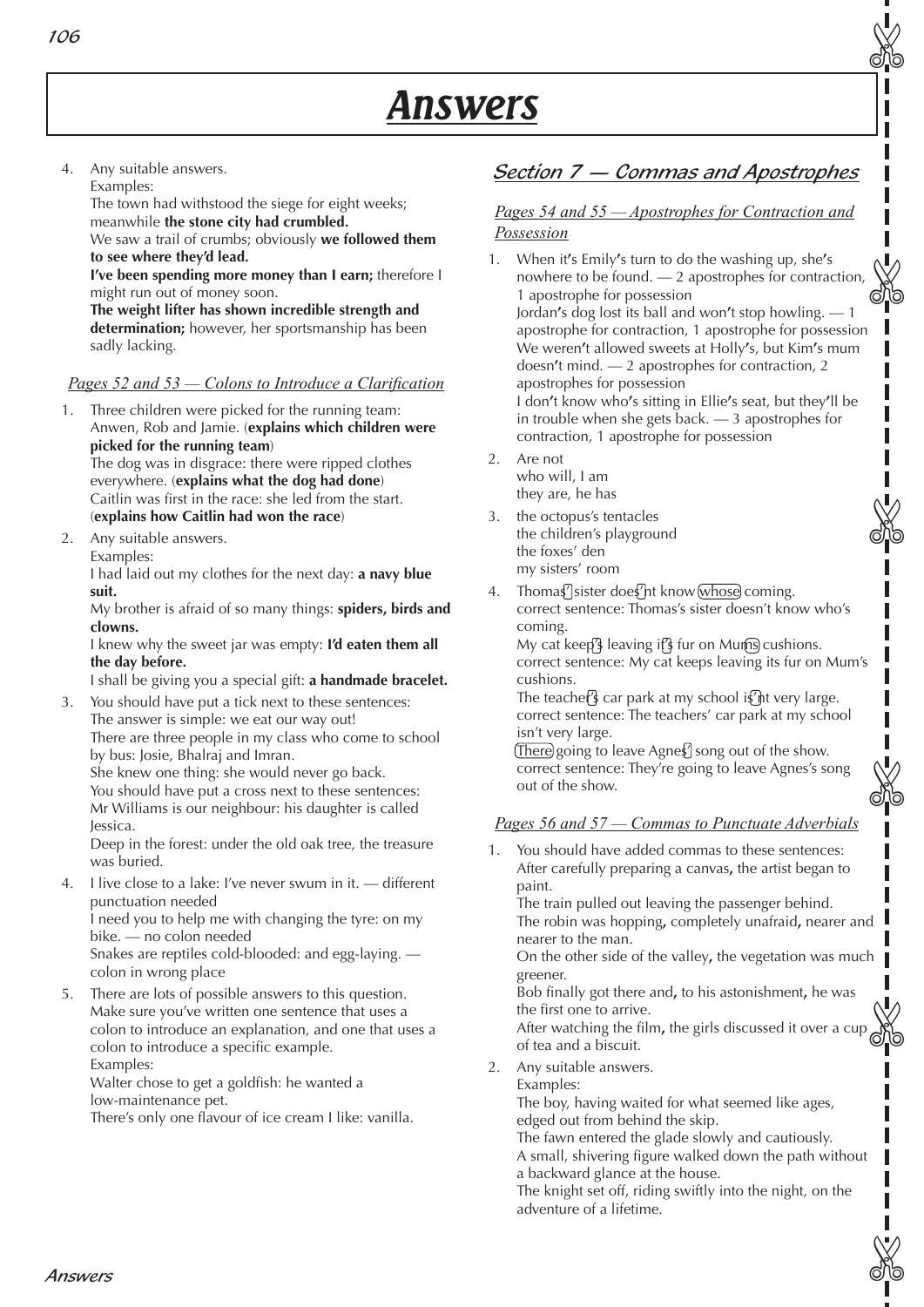3. There are lots of possible answers to this question. Examples:

The kitten, exhausted from playing with the ball of wool, fell asleep on Miles's lap.

The girls ran away after breaking the window.

### *Pages 58 and 59 — Commas to Avoid Ambiguity*

1. The treasure chest contained gold**,** coins**,** diamonds and pearls.

The class were visited by Mrs King**,** a retired doctor**,** and a juggler.

I'm ready to paint**,** Mark.

At the village green**,** people are holding a barbecue. Molly**,** the school caretaker**,** is locking the gates.

2. Any suitable explanations.

✄

✄

✄

П T

✄

П  $\mathbb{I}$ 

✄

׀<br>׀

✄

Examples: The comma makes it clearer that Ameena and I, not the fox, had the telescope.

The comma makes it clearer that he ate the cake, but not his homework.

The commas make it clearer that I was with Rocky, Lola and some dogs rather than just two dogs called Rocky and Lola.

Any drawings that show that the sausages, as well as the vegetables, are green in the first picture.

### *Page 60 — Parenthesis*

1. Any suitable answers. Examples:

Clara's aunt **(**who few people liked**)** scowled at the children.

Clara's aunt **—** such a kind woman **—** gave sweets to the children.

Clara's aunt**,** her mother's sister**,** smiled at the children.

There are lots of possible answers to this question. Make sure yours include the three ways of punctuating a parenthesis.

Examples:

The book, a collection of fairy tales, was old and dusty. The book (which had lost several pages) was a collection of fairy tales.

The book — a battered bundle of torn pages — was a collection of fairy tales.

### Section 8 — Punctuation for Speech

### *Page 61 — Punctuating Dialogue*

1. There are lots of possible answers to this question. Make sure yours includes correctly punctuated dialogue between two characters. Example: "What's happened, Eddie?" asked Sandra. "I tried dunking the ball, but I managed to dunk myself!" "You should be more careful, Eddie. You could have hurt yourself."

"I know, but I was so close this time, Sandra."

"Wait here and I'll go and get a ladder."

"Please hurry up — I'm starting to feel dizzy."

### *Pages 62 and 63 — Reported Speech and Direct Speech*

1. Any suitable rewriting of the sentences. Examples: Lily asked Ali if they had any rope because she thought they might need some. "I looked for some rope," Ali replied, "but I couldn't find any. We might have to improvise and take that sheet off the bed."

2. Any suitable rewriting of the passage.

Example: Salma and Bo sat with the wizard while he told them how to get to the island.

"Be careful in the boat," the wizard explained. "If you dip your hands or feet into the sea, the Mer-folk will know you're there and they'll try to destroy you." "Is there a way we can defend ourselves from the Mer-folk?" enquired Salma.

"Would weapons be useful?" added Bo.

The wizard explained that taking weapons would be a bad idea, as the Mer-folk would think they were hostile. "Should we take any food or gifts with us that we could give to the Mer-folk?" suggested Salma.

"Yeah, that sounds like a good idea," agreed Bo.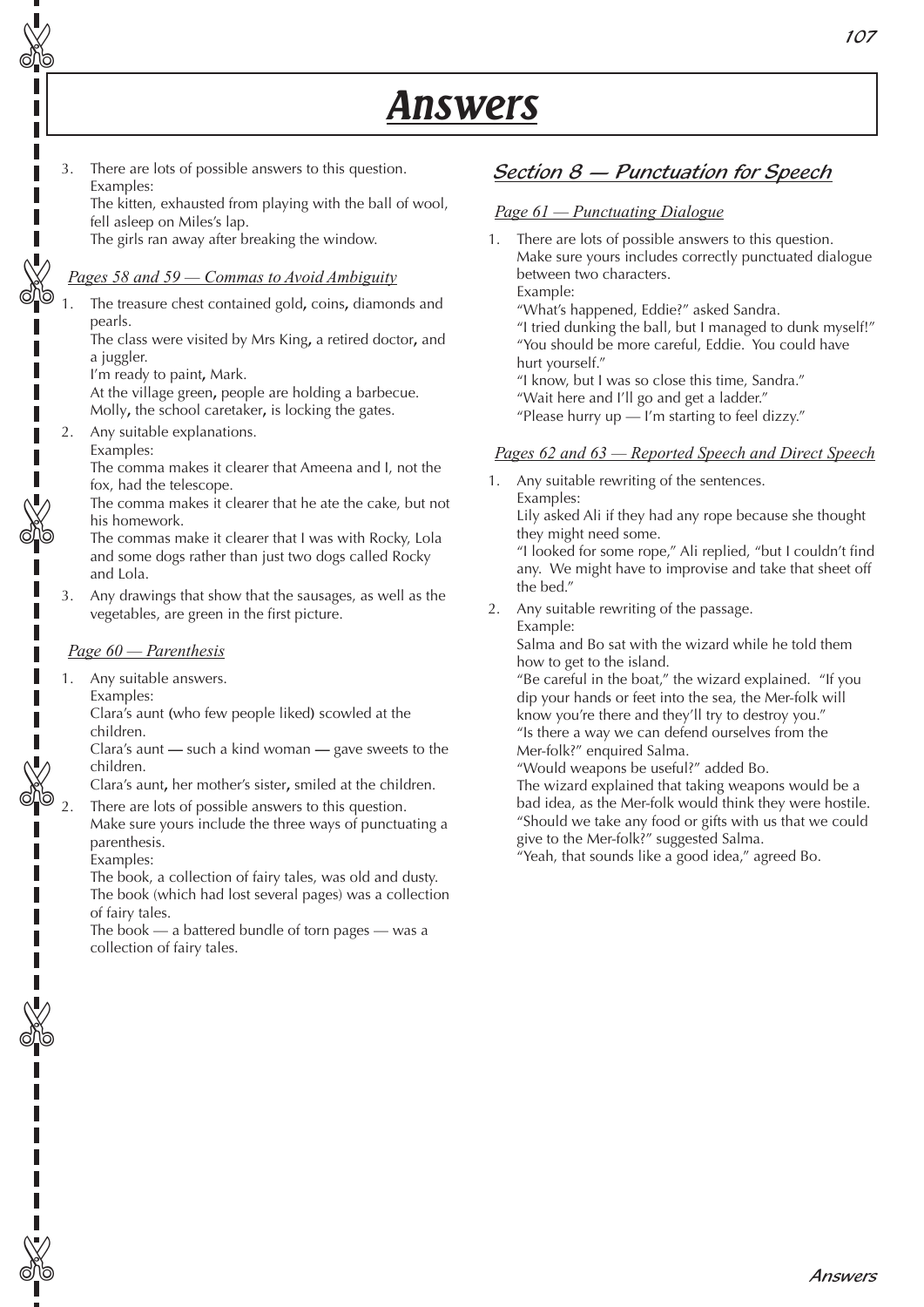### *Page 64 — Inverted Commas*

1. Any suitable addition of inverted commas and explanation of why they have been used. Examples:

Their last single **'**Gobstopper Girls**'** wasn't very successful.

The inverted commas are used to introduce the name of a song.

Joanne's **'**great deal**'** left me with no money and a pack of stale biscuits.

The inverted commas are used to show that the speaker doesn't believe it was a great deal.

Everyone knew about Elsa's **'**secret**'** hiding place.

The inverted commas are used to show that Elsa's hiding place isn't a secret.

I played **'**Ratty**'** in our school play, **'**Wind in the Willows**'**.

The inverted commas are used to introduce the name of a character in a play as well as the play's title.

Animals which are active during the daytime are called **'**diurnal**'**.

The inverted commas are used to introduce a technical term.

### *Page 65 — Inverted Commas inside Inverted Commas*

1. You should have underlined the following words: "My ship's called 'Sea Rover' — she's so fast," said the pirate, proudly.

"It says here 'don't feed after midnight', but I did," moaned Jessica.

"I think 'The Greatest Granny' is a brilliant book, don't you?" said Ava.

You should have circled these words: **Sea Rover**, **don't feed after midnight**, **The Greatest Granny**

2. "I don't know why there was an explosion," panted Jim from where he was lying. "It says here 'heat the pot gently', and I'm sure that I did."

### Section 9 — Paragraphs and Layout

### *Pages 66-68 — Improving Paragraphs*

1. Any suitable rewriting of the paragraph to make it more organised. ✄

Example: Comets travel huge distances within the Solar System. Most comets visiting the Solar System travel from beyond the orbit of Neptune. Sungrazer comets travel so close to the Sun that they can be destroyed. The famous Halley's Comet doesn't get closer than 55,000,000 miles.

2. Any suitable paragraph written using the notes in the box.

Example:

Comets have a nucleus (centre) of frozen rock and ice. As a comet travels towards the Sun, the nucleus heats up and evaporates developing a 'coma' of hot, glowing gases. Near the Sun, the comet develops a long tail of gas and dust, which can be 90 million miles long, always pointing away from the Sun. It is these tails which gave us the word 'comet', or 'hairy star'. ✄

- 3. It's important to present information to your reader in paragraphs which are well organised otherwise they may struggle to understand what you mean. It's good to start with a topic sentence to introduce what the paragraph is about. The information should be in a logical order, and if possible you should end your paragraph with some sort of conclusion.
- 4. There are lots of possible answers to this question, but the subheadings should be in a logical order.
- 5. Any suitable explanation of why you chose the order of subheadings in Question 4. For example, you may have chosen to start with 'Space' to introduce the whole topic. You may then have chosen to order the subheadings from large to small ('The Universe', 'Galaxies', 'The Solar System'...). Alternatively, you may have started with 'The Earth' because that is what the reader is most familiar with, followed by 'The Moon', and the 'The Solar System' etc. The important thing is to choose a sensible order which you can justify. ✄

### *Page 69 — Bullet Points*

1. Any suitable rewriting of the passage using bullet points.

Example:

- Please observe tennis etiquette by:
- replaying a point if you disagree about whether the ball was in or out.

✄

 $\overline{\phantom{a}}$ I

П П

✄

✄

- congratulating your opponent if they play a good shot.
- shaking hands with and thanking your opponent after a match.
- remembering that it's only a game.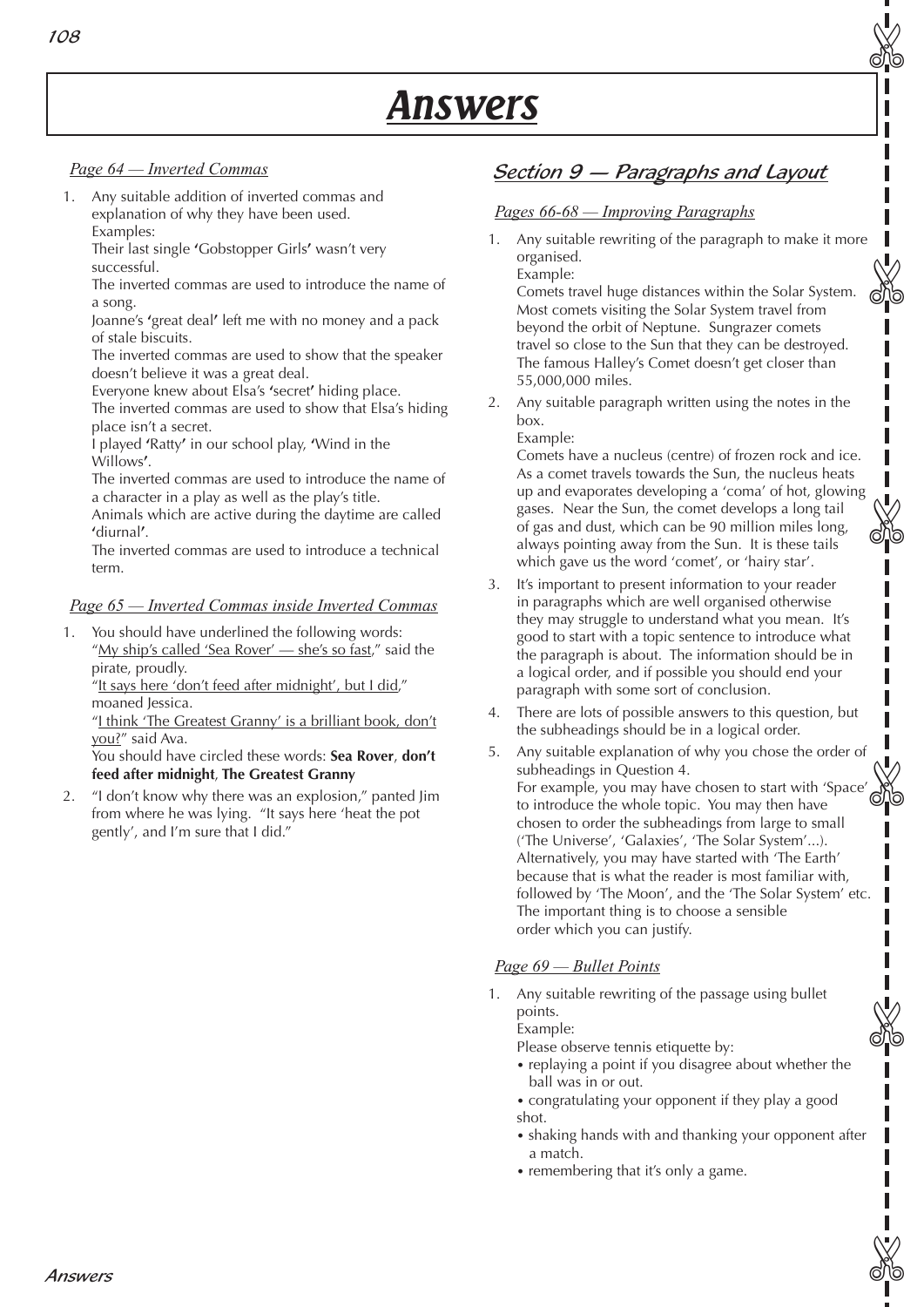### *Pages 70 and 71 — Layout Devices*

Any suitable answers. Examples: The subheadings in the text tell the reader what each section is about.

The box helps to alert the reader to important

information (the telephone number).

The numbered list makes it clear what to do if you find an injured hedgehog.

There are lots of possible answers to this question. Make sure yours includes all the layout devices listed in the question.

### End of Punctuation Quiz

### *Pages 72 and 73*

✄

✄

✄

L

✄

Π T Î

✄

1. He gave me the following gifts**:** a small white dog with black spots intended to be my travel companion**;** a large loaf of bread which I'd probably never finish**;** and a flask of raspberry lemonade. *[1 mark]*

(You may also have added extra punctuation to the answer shown above (e.g. punctuation to show parenthesis) but the colon and two semi-colons must be present to gain the mark.)

- 2. Elvis**'**s brother**'**s friend said, "Let**'**s take old Sam**'**s dog for a walk." OR (possibly, but less likely): Elvis**'**s brothers**'** friend... *[1 mark]*
- 3. After a very long journey**,** Evie eventually got off the train at Brigg.

The thrush**,** singing like an angel**,** was perched on the tallest tree.

*[1 mark]*

The left-hand sentence is telling Will not to pay. The right-hand sentence is telling someone not to pay Will. ✄

### *[1 mark]*

- 5. commas, brackets and dashes *[1 mark]*
- 6. There are lots of possible answers to this question. Example:

"Mum, I won the maths competition," said Salma proudly. *[1 mark]*

7. There are lots of possible answers to this question. Example:

Dan asked his mum, groaning unconvincingly, whether he could miss school as his tummy hurt. *[1 mark]*

- 8. "That's my dog's ball," said Lucy, running up to the tall boy, "and your dog just chewed it up." *[1 mark]*
- 9. There was only one possible explanation**:** she'd been kidnapped.

Example explanation: **Colons are used to introduce an explanation.**

Today was a good day**;** tomorrow will be even better. Example explanation: **Semi-colons are used when there's a close link between two main clauses.** *[2 marks for two correct punctuation marks with an appropriate explanation, or just 1 mark for 1 correct answer and explanation]*

# Spelling Section 10 — Prefixes

### *Pages 74 and 75 — Roots and Prefixes from Greek and Latin*

- 1.  $psych = the mind. E.g. psychology, psychology,$ psyche, psychopath ped = foot. E.g. pedestal, impediment, quadruped, pedal, centipede  $photo = light. E.g. photocopy, photosynthesis,$ photographer  $dorm = sleep.$  E.g. dormant, dormer  $m:III = 1000$ . E.g. millipede, milligram, millenium
- 2. 'mater' means **mother** 'bene' means **good or well** 'aqua' means **water** 'mort' means **dead** 'semi' means **half** 'phone' means **sound**
- 3. aero = air. E.g. aeroplane, aerodynamics, aerate, aerobics anti = against. E.g. antisocial, antiseptic, antipathy astro = star. E.g. astronomy, astrology, astronaut bio = life. E.g. biology, biography, biodegradable chrono = time. E.g. chronology, chronological, synchronise cred = believe. E.g. incredible, credit, credulous geo = Earth. E.g. geography, geometry, geology graph = writing. E.g. photograph, calligraphy, autograph omni = all. E.g. omnivore, omnipotent, omnibus tele = far away. E.g. television, telephone, telecommunications trans = across. E.g. transport, transform, transmit

### *Page 76 — Prefixes: 'em' and 'en'*

- 1. to anger  $=$  **enrage** to delight in = **en**j**oy** to make more bold = **em**b**old**en to strengthen = **en**f**or**c**e**
- 2. There are lots of possible answers to this question. Examples: I was empowered to challenge his decision. We were enclosed in a very small space. We should try to protect endangered species. He embodies the best things about our town. I became entangled in a barbed wire fence.
- 3. entrust

encode OR encrypt emphasise enrol OR enlist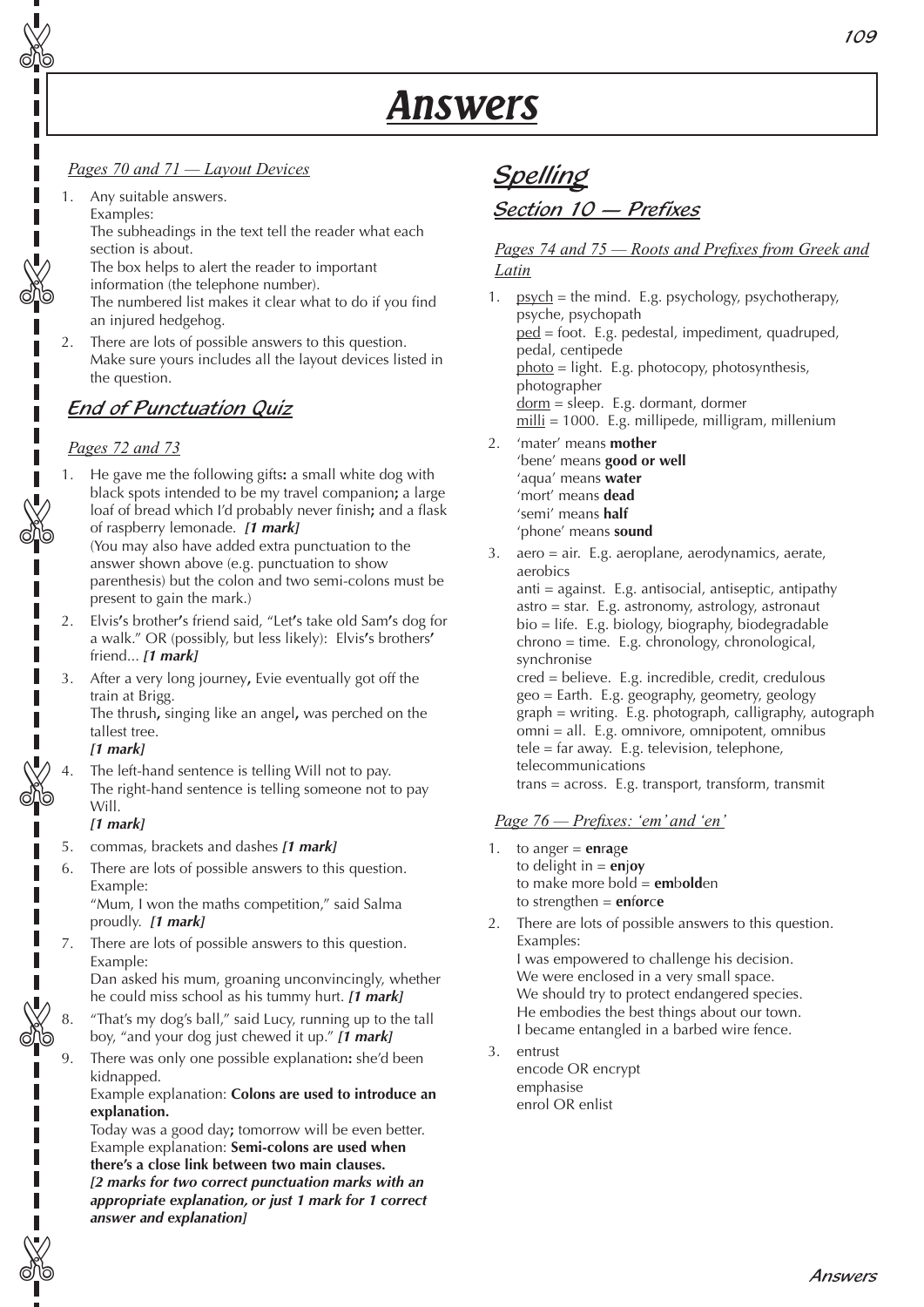### *Page 77 — Prefixes: 'pre' and 'post'*

- 1. **pre**arranged, **pre**historic, **post**humous, **post**pone, **pre**destined, **post**-mortem In **prehistoric** times, wolves and bears lived in Britain. The soldier who died in battle was awarded a **posthumous** medal for his bravery. The meal had been **prearranged** to coincide with the cousins' visit. Due to an outbreak of flu, we had to **postpone** the meeting. Harold thought he was **predestined** to be king because of a crown-shaped birthmark on his shoulder. The **post-mortem** revealed traces of arsenic in the body.
- 2. 'ante' means **before** 'meridiem' means **midday**

### *Pages 78 and 79 — Prefixes That Require a Hyphen*

- 1. The **ex-wrestler** was **self-employed**. The petrol station was **self-service**. Her **ex-husband** went on an **all-inclusive** holiday.
- 2. There are lots of possible answers to this question. Examples: She was too self-conscious to sing in front of the rest of the class.

Her passion for football had become all-consuming.

- 3. **pre-Roman**, **re-enter**, **return**, **re-emphasise**, **disgrace**, **re-covered**, **mid-July**, **re-emerged**, **disappeared**
- 4. There needs to be a hyphen in 're-sign', as this verb is probably intended to mean 'sign again' rather than 'quit their jobs'.

### Section 11 — Word Endings and Suffixes

### *Pages 80-82 — Suffixes: 'able' or 'ible'*

- 1. preferable, understandable, justifiable, audible, credible, fixable
- 2. 'Suit' is a complete word. 'Horr' is not a complete word. There is a related '-ation' word ('irritation'). 'Intellig' is not a complete word. 'Agree' is a complete word.
- 3. feasible, feasibly, feasibility variable, variably, variability irritable, irritably, irritability visible, visibly, visibility excitable, excitably, excitability
- 4. There are lots of possible answers to this question. Examples: Unfortunately the toilets were not easily accessible. He bought a new reversible coat. Her failure to help him was contemptible behaviour.
- 5. serviceable, desirable, excusable, changeable
- 
- 6. ill**egible** inv**incible** el**igible** inta**ngible**

7. Something that can't be believed is **unbelievable**. Example sentence: The amount of rubbish we've produced this weekend is **unbelievable**. Something that can't be conceived is **inconceivable**. Example sentence: I'm afraid it's **inconceivable** that England will win tonight.

✄

✄

✄

✄

✄

✄

#### *Page 83 — Suffixes: Doubling the Consonant*

- 1. t**ransferred** d**eferring** p**referable** i**nferred** c**onference** r**eferee**
- 2. There are lots of possible answers to this question. Examples: If there's a **cancellation**, we may still get tickets.

Working as a **counsellor**, he had helped many people. We **marvelled** at the beautiful sunset. They spent the evening **quarrelling** about household chores.

### Section 12 — Confusing Words

### *Pages 84 and 85 — Homophones and Easily Confused Words*

- 1. bridle serial prey patience
- 2. There are lots of possible answers to this question. Examples: She was not allowed out to play. I quite enjoy reading aloud. Bad acting can lessen the impact of a film. We had an interesting lesson about the Vikings.
- 3. **meet** (upper) and **meat** (lower) **stationery** (upper) and **stationary** (lower)

4. Examples: **draft**: the first version draught: **a movement of cool air in a room morning**: the first part of the day **mourning**: **a period of sadness after someone dies** alter: **to change altar**: table used in a church **tire**: run out of energy **tyre**: a rubber wheel outer **waist**: the part of the body between the ribs and the hips **waste**: unwanted material **steal**: take unlawfully **steel**: **hard material made from iron** 5. breathe

weary / desert accept loose affect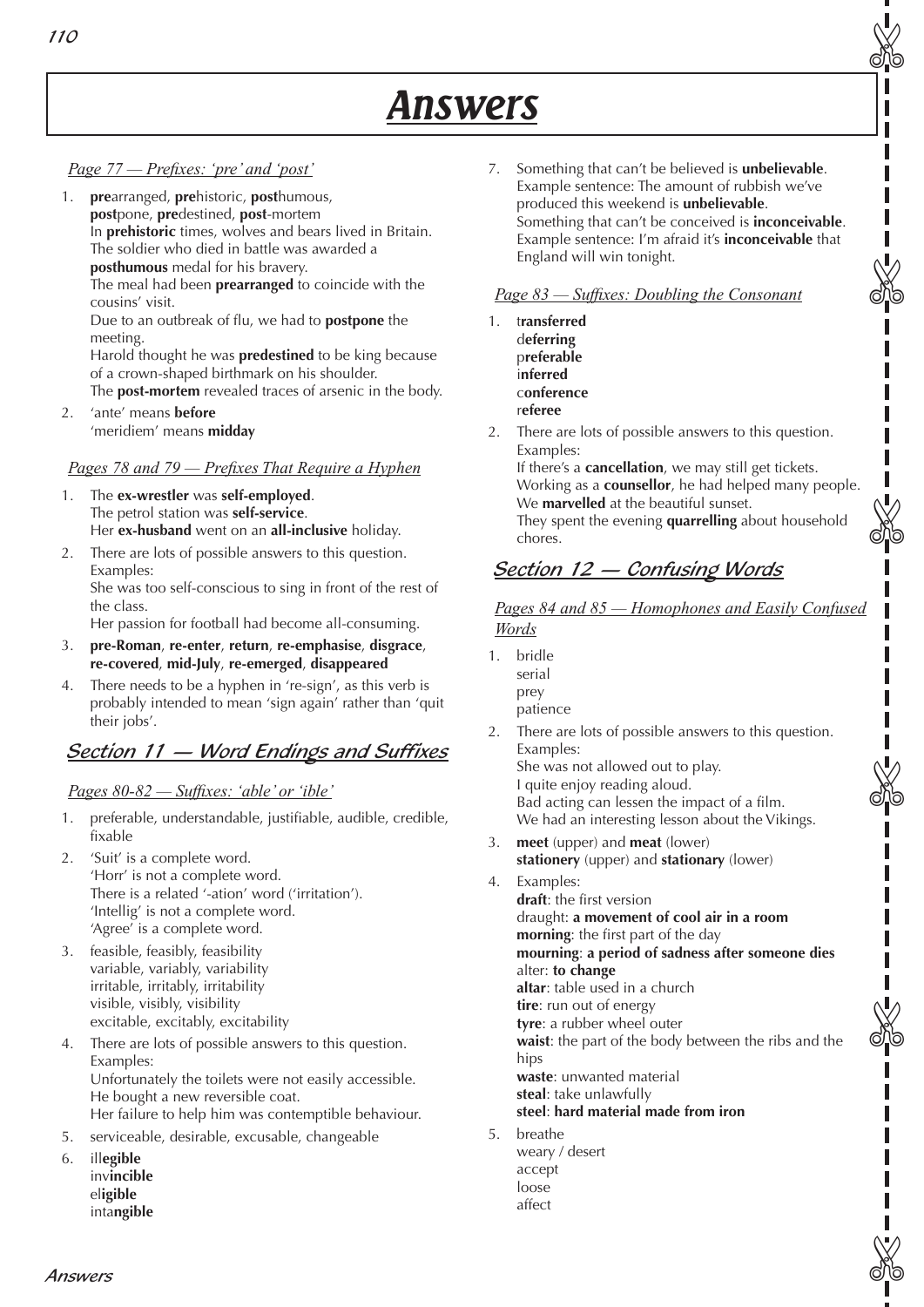### *Page 86 — 'ice' or 'ise'?*

1. license advise practice devise

्।<br>अ∈

 $\overline{\phantom{a}}$  $\overline{\phantom{a}}$ 

 $\overline{\phantom{a}}$ 

✄

✄

✄

✄

 $\overline{\phantom{a}}$ 

 $\overline{\phantom{a}}$ 

✄

There are lots of possible answers to this question. Examples:

He had lost his driving licence. Jeremy didn't listen to his brother's advice. I love the guitar but I don't practise very often. She bought a new device for playing music.

### *Pages 87-89 — Words From the Year 5/6 Spelling List*

- What you've written for this depends on which words you know.
- 2. There are lots of possible answers to this question. Examples:
	- categ**ory**: They had to make a special category for the film.

cemet**ery**: Her ancestors were all buried in the same cemetery.

secret**ary**: He was secretary of his football club. necess**ary**: It's necessary to wear a seatbelt when the car is in motion.

- 3. e**xaggerat**e a**wkwar**d t**welft**h n**uisanc**e
- 4. **individual**, **language**, **restaurant**, **persuade**, **guarantee**
- 5. sufficient, conscience, foreign, neighbour, mischievous, convenience
- amateur, curiosity, nuisance, criticise, temperature, privilege, rhythm, disastrous
- vegetable, familiar, average competition, definite, parliament sincerely, queue, dictionary

# End of Spelling Quiz

### *Pages 90 and 91*

- 1. Auto = **self**, omni = **all**, trans = **through**, tele = **far away** *[1 mark]*
- 2. post-1066 after the Normans invaded England pre-lunch — e.g. **before we had eaten** post-war — after the fighting was over *[1 mark]*
- 3. ex-soldier, self-motivated, all-knowing *[1 mark]*
- 4. You should have ticked: preferably, irritably, intelligible You should have written: **audible**, **accessible**, **capable**, **sensibly**, **edible** *[1 mark]*
- 5. pleasure **pleasurable** Example sentence: **I don't find my visits to the dentist very pleasurable.** knowledge — **knowledgeable** Example sentence: **I am very knowledgeable about cars.** *[2 marks — 1 mark for each correctly spelled '-ble' word and example sentence where the word is used correctly]*
- 6. You should have circled '**deferred**' and '**excellent**'. *[1 mark]*
- 7. Any sentence using the word (or a variant with a prefix/ suffix) appropriately is correct. The word must be correctly spelled. Examples: I wasn't **affected** by the train delays. She didn't understand the **effect** of her actions. These conditions are **unacceptable**! I like every fruit **except** pineapple. *[2 marks for 4 suitable sentences, or 1 mark if you have at least 2 suitable sentences]*
- 8. My advi**c**e is that you practi**s**e using this devi**c**e every day. *[1 mark]*